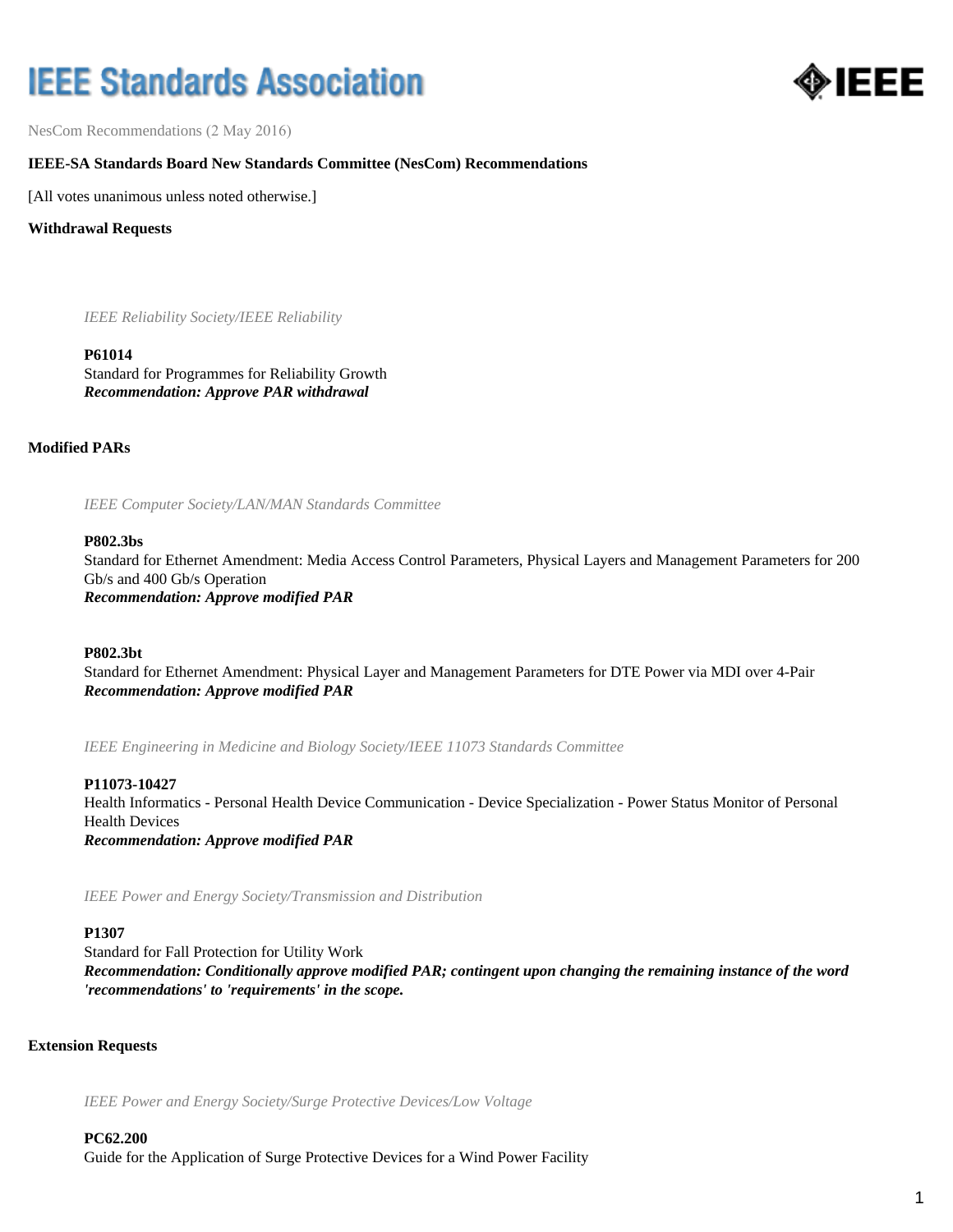# *Recommendation: Approve request for an extension until December 2019*

*IEEE Power and Energy Society/Substations*

#### **P2030.100**

Recommended Practice for Implementing an IEC 61850 Based Substation Communications, Protection, Monitoring and Control System *Recommendation: Approve request for an extension until December 2017*

*IEEE Power and Energy Society/Transmission and Distribution*

#### **P524**

Guide to the Installation of Overhead Transmission Line Conductors *Recommendation: Approve request for an extension until December 2016*

#### **P1854**

Guide for Smart Distribution Applications *Recommendation: Approve request for an extension until December 2017*

*IEEE Power and Energy Society/Transformers*

# **PC57.93**

Guide for Installation and Maintenance of Liquid-Immersed Power Transformers *Recommendation: Approve request for an extension until December 2018*

**New PARs**

*IEEE Computer Society/LAN/MAN Standards Committee*

**P802.3-2015/Cor 1** Standard for Ethernet - Corrigendum 1: Multilane Timestamping *Recommendation: Approve new PAR until December 2020*

#### **P802.3cc**

Standard for Ethernet Amendment: Physical Layer and Management Parameters for Serial 25 Gb/s Ethernet Operation Over Single-Mode Fiber *Recommendation: Approve new PAR until December 2020*

#### **P802.3cd**

Standard for Ethernet Amendment: Media Access Control Parameters for 50 Gb/s and Physical Layers and Management Parameters for 50 Gb/s, 100 Gb/s, and 200 Gb/s Operation *Recommendation: Approve new PAR until December 2020*

# **P802.15.4v**

Standard for Low-Rate Wireless Networks Amendment: Enabling/Updating the Use of Regional Sub-GHz Bands *Recommendation: Approve new PAR until December 2020*

#### **P802.15.12**

Upper Layer Interface (ULI) for IEEE 802.15.4 Low-Rate Wireless Networks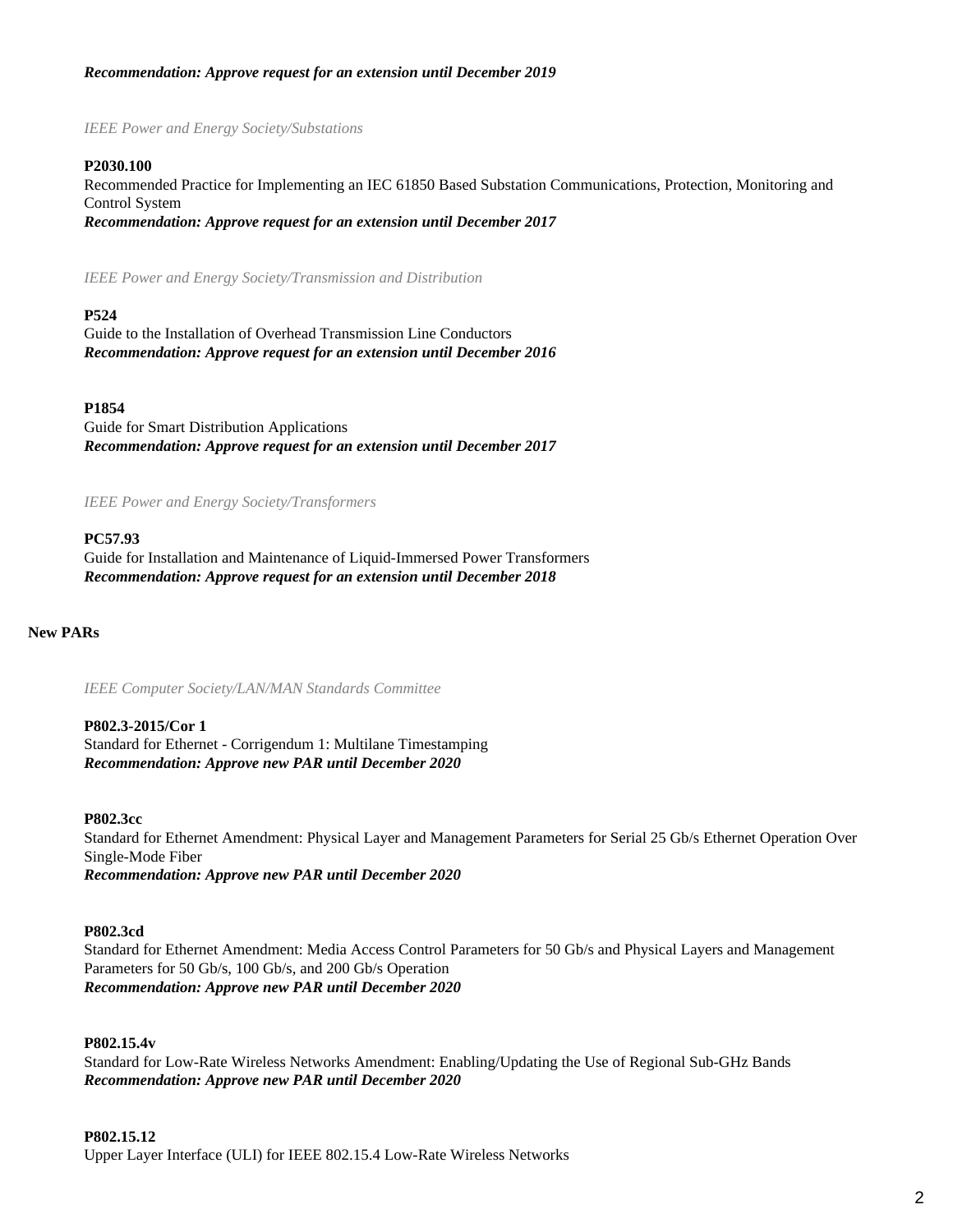# *Recommendation: Approve new PAR until December 2020*

*IEEE Engineering in Medicine and Biology Society/IEEE 11073 Standards Committee*

# **P11073-10316**

Trial-Use Health Informatics - Point-of-Care Medical Device Communication - Device Specialization - Dialysis Device *Recommendation: Approve new PAR until December 2020*

# **P11073-20601a**

Health Informatics--Personal Health Device Communication - Part 20601: Application Profile- Optimized Exchange Protocol Amendment 1 *Recommendation: Approve new PAR until December 2020*

*IEEE Power and Energy Society/Nuclear Power Engineering*

#### **P2421**

Guide for Designing and Developing Computer-Based Displays for Monitoring and Control of Nuclear Facilities *Recommendation: Approve new PAR until December 2020*

#### **P2425**

Standard for Electromagnetic Compatibility Testing of Electrical and Instrumentation and Control Equipment at Nuclear Power Generating Stations and Other Nuclear Facilities *Recommendation: Approve new PAR until December 2020*

*IEEE Power and Energy Society/Power System Communications*

#### **PC93.3**

Standard for the Requirements for Power-Line Carrier Line Traps (30-500 kHz) *Recommendation: Approve new PAR until December 2020*

*IEEE Power and Energy Society/Substations*

#### **P2680**

Recommended Practice for Databases Used in Utility Automation Systems *Recommendation: Approve new PAR until December 2020*

*IEEE Power and Energy Society/Switchgear*

**P62271-37-013-2015/Cor 1** IEEE/IEC International Standard for High-Voltage Switchgear and Controlgear -- Part 37-013: Alternating-Current Generator Circuit-Breakers - Corrigendum 1: Corrigendum 1 *Recommendation: Approve new PAR until December 2020*

*IEEE Vehicular Technology Society/Intelligent Transportation Systems*

# **P1609.2a**

Standard for Wireless Access in Vehicular Environments--Security Services for Applications and Management Messages Amendment - Certificate Management *Recommendation: Approve new PAR until December 2020*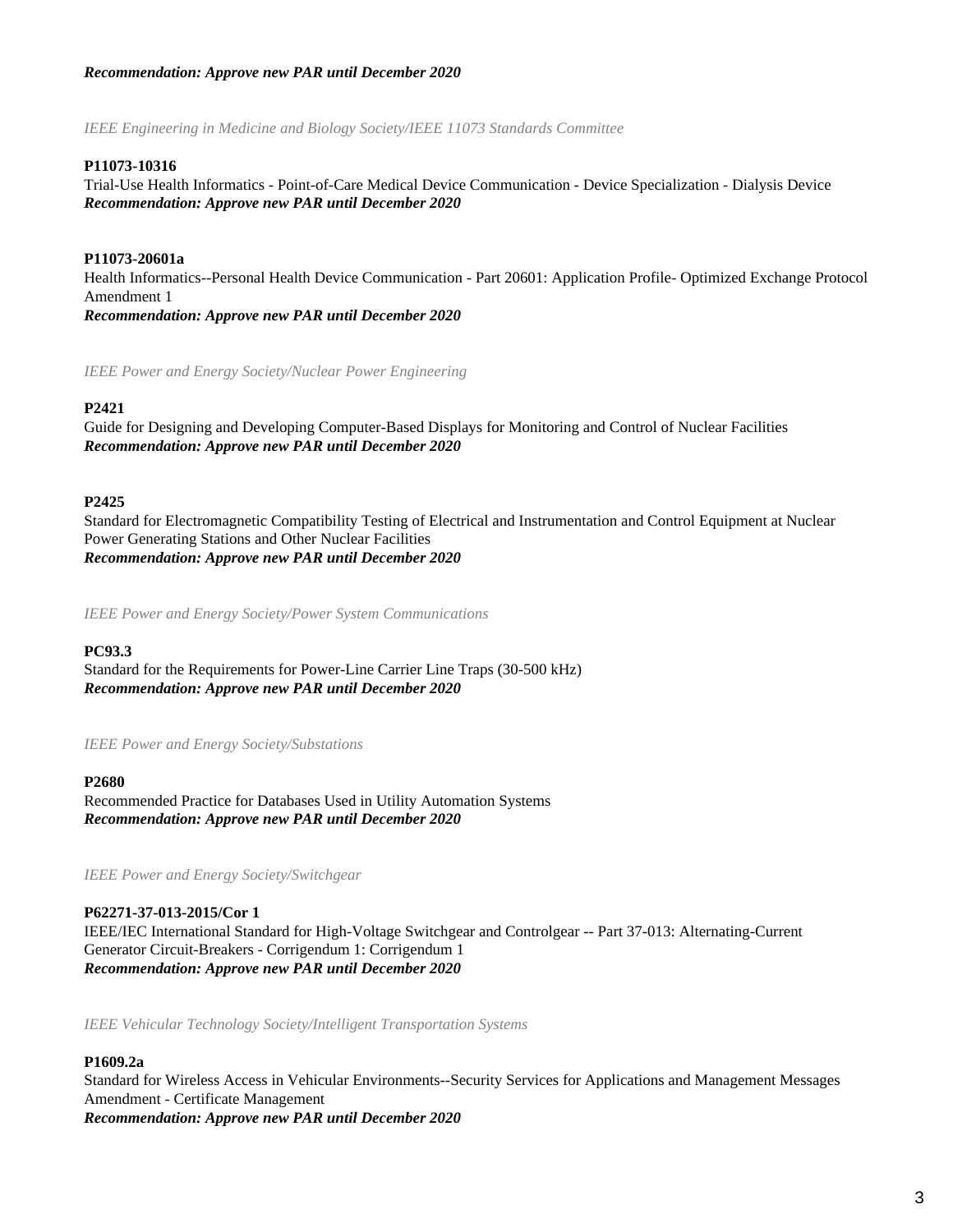## **P2020**

Standard for Automotive System Image Quality *Recommendation: Approve new PAR until December 2020*

#### **P2690**

Standard for Charging Network Management Protocol for Electric Vehicle Charging Systems *Recommendation: Approve new PAR until December 2020*

# **PARs for the Revision of Standards**

*IEEE Computer Society/Design Automation*

# **P1801**

Standard for Design and Verification of Low Power, Energy Aware Electronic Systems *Recommendation: Approve PAR for the revision of a standard until December 2020*

*IEEE Computer Society/LAN/MAN Standards Committee*

# **P802.1AX**

Standard for Local and Metropolitan Area Networks -- Link Aggregation *Recommendation: Approve PAR for the revision of a standard until December 2020*

*IEEE Computer Society/Software & Systems Engineering Standards Committee*

# **P16326**

ISO/IEC/IEEE International Standard Systems and Software Engineering--Life Cycle Processes--Project Management *Recommendation: Approve PAR for the revision of a standard until December 2020*

*IEEE Electron Devices Society/Microelectromechanical Systems (MEMS) Standards Sponsor Committee*

# **P2700**

Standard for Sensor Performance Parameter Definitions *Recommendation: Approve PAR for the revision of a standard until December 2020*

*IEEE Power and Energy Society/Insulated Conductors*

# **P1234**

Guide for Fault Locating Techniques on Shielded Power Cable Systems *Recommendation: Approve PAR for the revision of a standard until December 2020*

*IEEE Power and Energy Society/Stationary Batteries Committee*

# **P450**

Recommended Practice for Maintenance, Testing, and Replacement of Vented Lead-Acid Batteries for Stationary Applications *Recommendation: Approve PAR for the revision of a standard until December 2020*

*IEEE Power and Energy Society/Transmission and Distribution*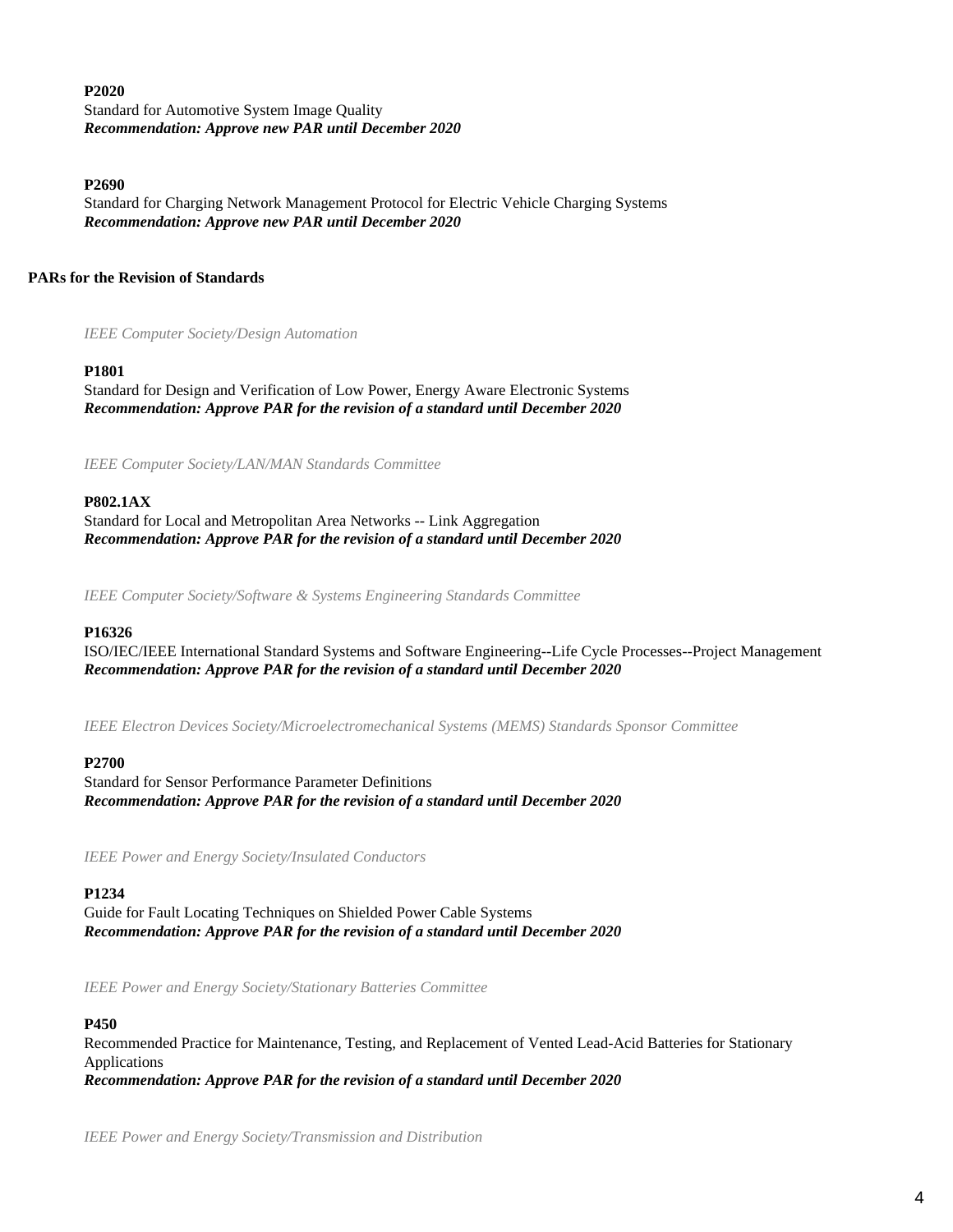# **P18**

Standard for Shunt Power Capacitors *Recommendation: Approve PAR for the revision of a standard until December 2020*

# **P1542**

Guide for Installation, Maintenance, and Operation of Irrigation Equipment Located Near or Under Power Lines *Recommendation: Approve PAR for the revision of a standard until December 2020*

*IEEE Power and Energy Society/Transformers*

# **PC57.12.01** Standard for General Requirements for Dry-Type Distribution and Power Transformers *Recommendation: Approve PAR for the revision of a standard until December 2020*

*IEEE-SASB Coordinating Committees/SCC04 - Electrical Insulation*

### **P99**

Recommended Practice for the Preparation of Test Procedures for the Thermal Evaluation of Insulation Systems for Electrical Equipment *Recommendation: Approve PAR for the revision of a standard until December 2020*